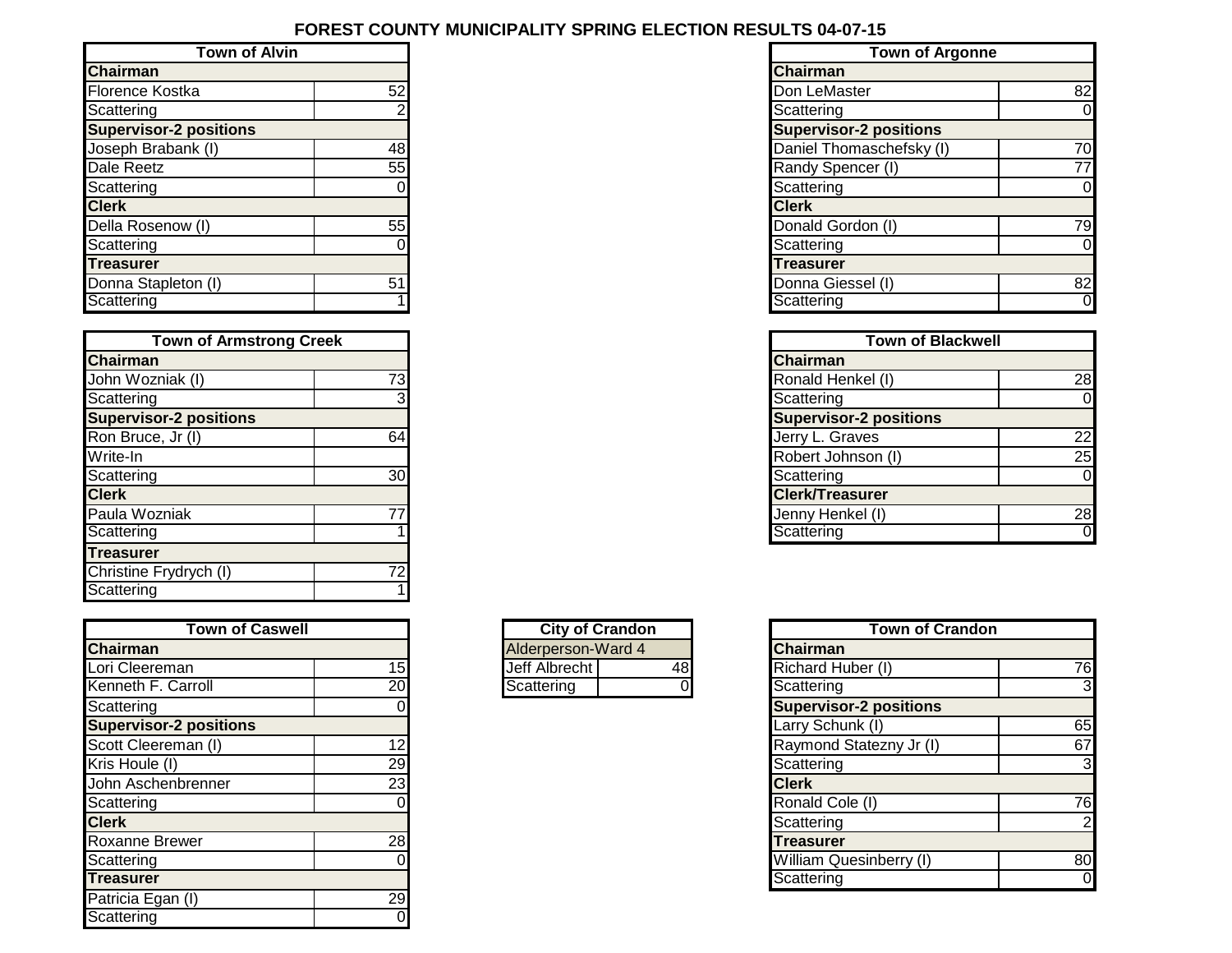## **FOREST COUNTY MUNICIPALITY SPRING ELECTION RESULTS 04-07-15**

| <b>Town of Freedom</b>        |     | <b>Town of Hiles</b>          |  |
|-------------------------------|-----|-------------------------------|--|
| <b>Chairman</b>               |     | <b>Chairman</b>               |  |
| John D Harter (I)             | 155 | Karl Tauer (I)                |  |
| Scattering                    |     | Scattering                    |  |
| <b>Supervisor-2 positions</b> |     | <b>Supervisor-2 positions</b> |  |
| James Volk (I)                | 109 | Doris Lovrine (I)             |  |
| <b>Brice Derricks</b>         | 93  | Amber Wilson                  |  |
| Darwin King Huettl            | 63  | Brian P. Bukovic (I)          |  |
| Scattering                    |     | Scattering                    |  |
| <b>Clerk</b>                  |     | <b>Clerk</b>                  |  |
| Patricia Valley (I)           | 156 | <b>Cathy Votis</b>            |  |
| Scattering                    |     | Scattering                    |  |
| <b>Treasurer</b>              |     | <b>Treasurer</b>              |  |
| Marilyn Tarlton (I)           | 154 | <b>Judy McKay-Burkey</b>      |  |
| Scattering                    |     | Scattering                    |  |
| Assessor                      |     |                               |  |
| Scattering                    | 5   |                               |  |

| Town of Laona                 |     | <b>Town of Lincoln</b>        |
|-------------------------------|-----|-------------------------------|
| <b>Chairman</b>               |     | <b>Chairman</b>               |
| Al Murray (I)                 | 239 | Lynne M. Black (I)            |
| <b>Judith Tackes Savard</b>   | 133 | Scattering                    |
| Scattering                    |     | <b>Supervisor-2 positions</b> |
| <b>Supervisor-2 positions</b> |     | Mike Wilson (I)               |
| Jack Matuszewski (I)          | 266 | Larry Sommer (I)              |
| Nora Matuszewski (I)          | 299 | Steve Bunda                   |
| Scattering                    |     | Scattering                    |
| <b>Clerk/Treasurer</b>        |     | <b>Clerk/Treasurer</b>        |
| Erin Lane (I)                 | 352 | Tressa Votis (I)              |
| Scattering                    |     | Scattering                    |

| <b>Town of Hiles</b>          |     |  |  |  |  |
|-------------------------------|-----|--|--|--|--|
| Chairman                      |     |  |  |  |  |
| Karl Tauer (I)                | 99  |  |  |  |  |
| Scattering                    | 0   |  |  |  |  |
| <b>Supervisor-2 positions</b> |     |  |  |  |  |
| Doris Lovrine (I)             | 71  |  |  |  |  |
| Amber Wilson                  | 33  |  |  |  |  |
| Brian P. Bukovic (I)          | 76  |  |  |  |  |
| Scattering                    | 0   |  |  |  |  |
| <b>Clerk</b>                  |     |  |  |  |  |
| <b>Cathy Votis</b>            | 104 |  |  |  |  |
| Scattering                    | U   |  |  |  |  |
| <b>Treasurer</b>              |     |  |  |  |  |
| Judy McKay-Burkey             | 99  |  |  |  |  |
| Scattering                    |     |  |  |  |  |

|                            | <b>Town of Lincoln</b>        |     |
|----------------------------|-------------------------------|-----|
|                            | <b>Chairman</b>               |     |
| 239<br>133                 | Lynne M. Black (I)            | 191 |
|                            | Scattering                    |     |
| $\overline{\mathbf{0}}$    | <b>Supervisor-2 positions</b> |     |
|                            | Mike Wilson (I)               | 161 |
|                            | Larry Sommer (I)              | 110 |
| 266<br>299                 | Steve Bunda                   | 146 |
| $\overline{\phantom{0}}$ 2 | Scattering                    |     |
|                            | <b>Clerk/Treasurer</b>        |     |
| 352                        | Tressa Votis (I)              | 227 |
|                            | Scattering                    |     |